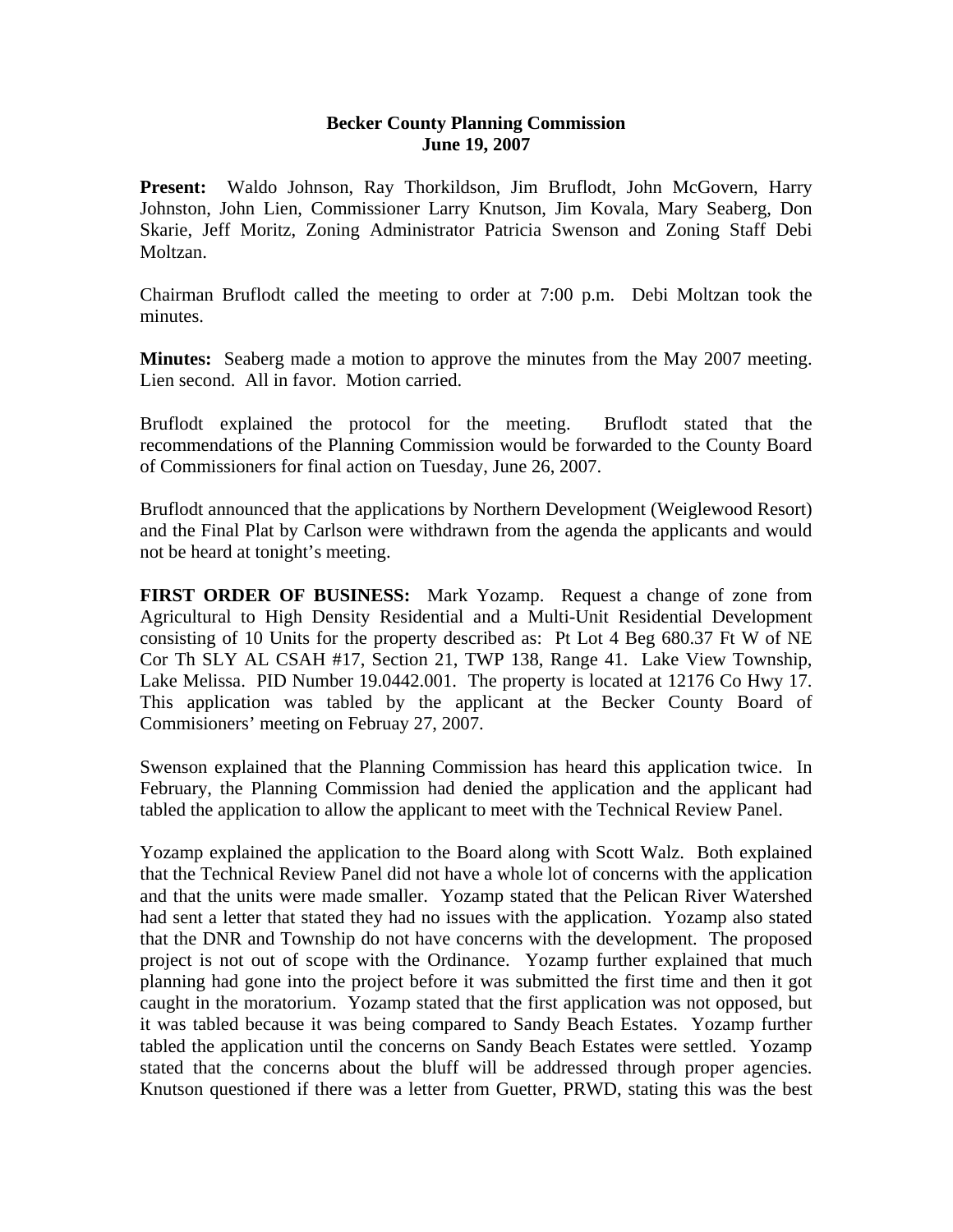plan. Yozamp stated that those were her words to Yozamp and probably cannot be put into a letter, but she sent a letter. Yozamp stated that this development will not need a retention plan because the drainage runs away from the lake and has a natural holding area. Knutson stated that Guetter's letter states that a storm water management plan will be required. Knutson felt that the issue with this development is the density.

Yozamp stated that the bluff is not calculated in the lot area, which is misleading in the lot coverage, the bluff area is a huge area that cannot be developed and is green space, which if it could be used in the calculation, there would be a drop in impervious area to about 18%.

Bruflodt questioned how much of the bluff would be protected with a conservation easement. Yozamp stated that the conservation easement would be for the shoreline, not the bluff area because Zoning and PRWD would protect the bluff area. Bruflodt felt that there should be a conservation easement on the bluff for an added sense of protection. Seaberg questioned why the whole bluff is not added to the conservation easement. Yozamp stated that he will play his cards out, if he needs to add it to the conservation easement he will, otherwise he will not.

Speaking in opposition to the application were:

Clayton Jenson, Ravenswood Beach Improvement Association – the entire 46 owners are in opposition to the application;

Mary Ann Bond – President of Melissa/Sallie Lake Association – opposed to a development requiring a variance;

Walter Gordon – has been opposed through all the meetings, has concerns with run off, traffic on the bluff, he wants firm answers and wants to protect his property;

Tom Koehnlein – object to density, those on the lake bound by the 100 ft of lakeshore frontage, his own parcel is approximately ½ the size of this property, if this is granted he would be able to development his property the same way, this is not the best use of the property;

Bill Sherlin, Lake Maud Association and personally – there is a MURD being done on Lake Maud, a MURD well serves the lake and the developer, but this one does not totally conform to the Ordinance and should not be considered if it does not conform to the Ordinance.

Speaking for Lake View Township was Gail Hahn stating that if the application meets DNR, PRWD and Zoning requirements without a variance, the Township is in favor of the application by a 2:1 vote.

Written correspondence as received from:

In favor of the application: Lake View Township and Pelican River Watershed.

In opposition to the application: Becker County COLA, Valerie Gordon, Amanda Gordon, Patricia Pearson, Bob Bristlin.

At this time, testimony was closed and further discussion was held. Knutson questioned why COLA felt the application did not meet the requirements of the Zoning Ordinance.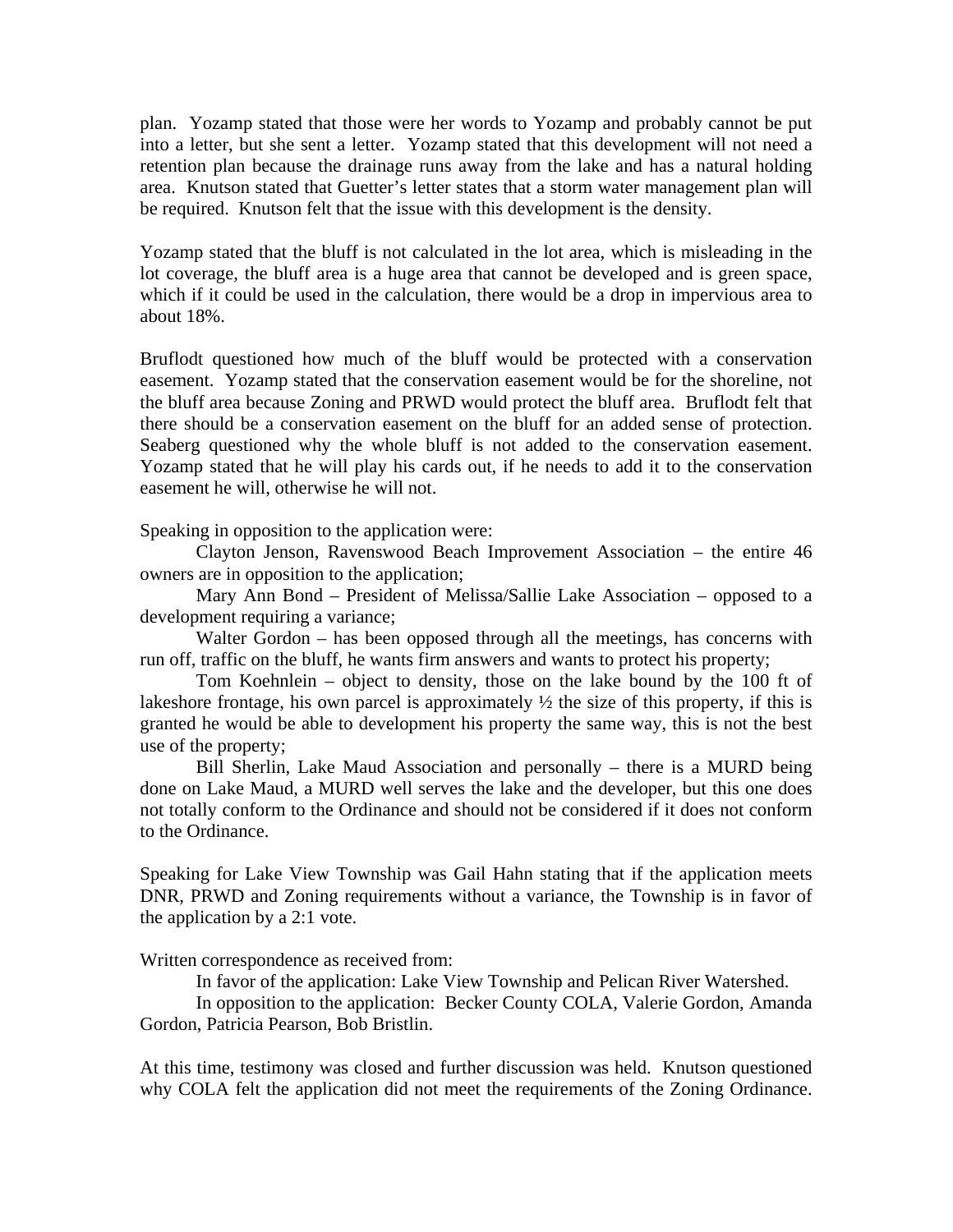Swenson stated that the application was submitted under the old ordinance and that COLA was comparing it to the new ordinance. Swenson stated that some of the discrepancies included: old allows 10 units, new allows 7; old allowed 10 ft side lot setback, new requires 80 ft; old allows 4 mooring sites, new allows 3. Swenson stated that the application was submitted prior to the ordinance change and meets the old ordinance but the Planning Commission does not have to apply the old ordinance.

Lien felt that whatever ordinance is applied, the number of units is still too dense. Lien was also concerned about the number of mooring sites, and the trail and felt there should be a conservation easement on the entire bluff. Knutson stated that which ordinance to apply is not the issue here because he felt that the application may not have been approved under the old ordinance. Bruflodt and Moritz felt there should be a conservation easement on the entire bluff. Moritz also felt that there is still a wall of condos and they should be staggered. McGovern felt that additional traffic would be tear up the bluff. Skarie felt that the property should not be rezoned to high density residential. Seaberg felt that a lot/block subdivision would do more damage to the bluff and lake than the MURD. Kovala felt that there were too many units proposed for this small area.

Yozamp asked if the Board would go on record that they would embrace a four-lot subdivision if the MURD did not pass. Bruflodt stated that they could not do that but would consider an application for a lot/block subdivision if it were presented to them.

**Motion:** Knutson made a motion to deny the change of zone from agricultural to high density residential and deny a residential planned unit development based on the fact that the project is too dense based on the land suitability. McGovern second. All in favor except Seaberg and Johnston. Majority in favor. Motion carried. Application denied.

**SECOND ORDER OF BUSINESS: Jon Christianson.** Request a Conditional Use Permit to allow storage of trucks and garbage collection equipment on his property for the property described as: PT SE 1/4 of SW 1/4 SW 1/4 of SE 1/4 Beg 2136.08 W of SE Sec Cor N 621.33 W 591.74, Section 07, TWP 139, Range 40; Erie Township. PID Number 10.0071.000. The property is located at 20300 Co Hwy 25.

Christianson explained the application to the board. The garbage trucks, containers and equipment are stored on the property; the business is not conducted on the property. Bruflodt stated that the application looks fine but felt the containers should be moved further from the road and out of plain view from the road. Johnson questioned if there are any washing facilities for the trucks or containers. Christianson stated that occasionally they were the outsides of the trucks, but not the containers – the containers are allowed to air dry. Christianson stated that he lives at this site and does not want the smell and odor.

Speaking in opposition to the application were Clint and Vern Danielson, with concerns about the wetlands, illegal brush piles devaluing their property and running a business without a permit.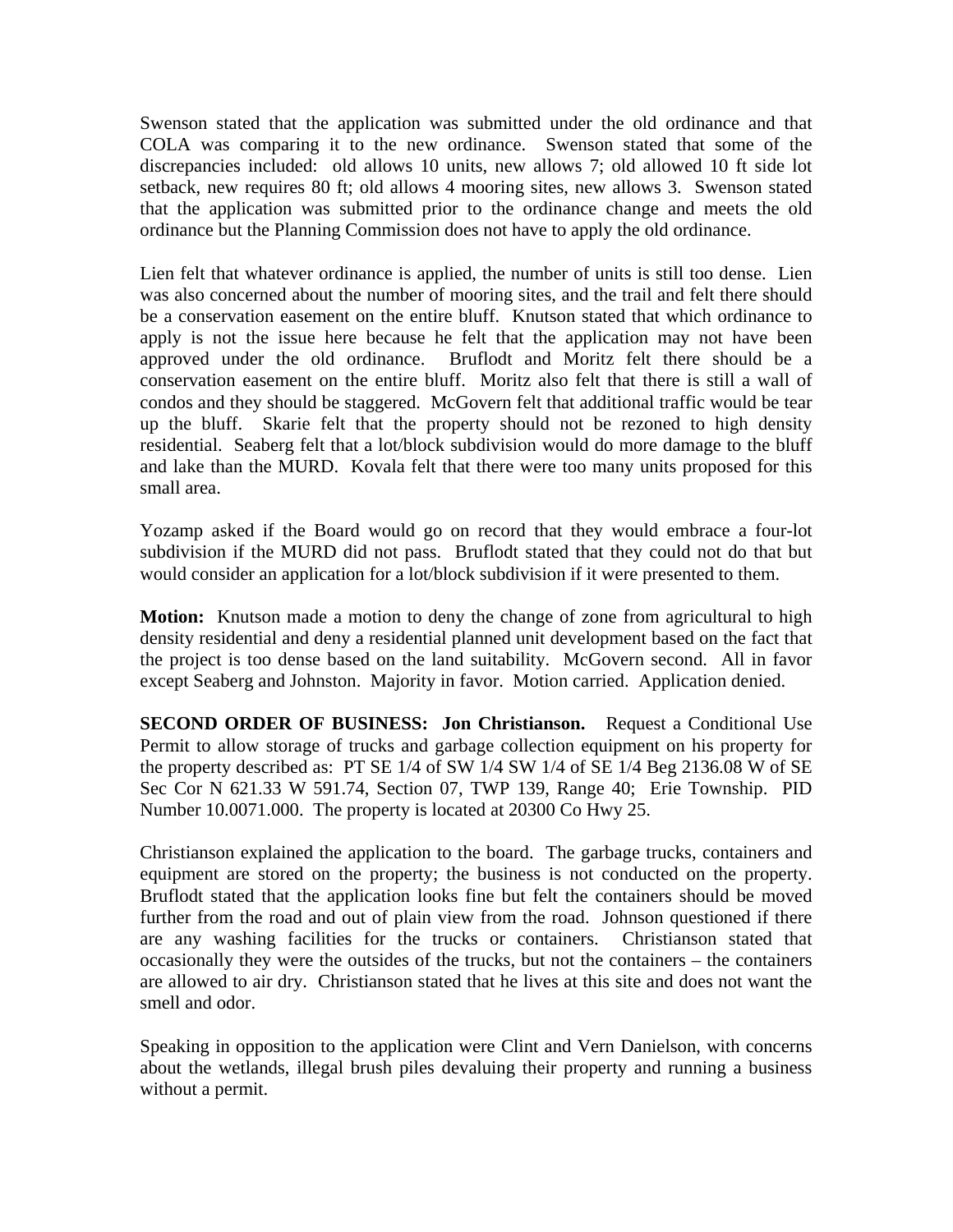Written correspondence was received from Donna and Vince root, in opposition to the application.

At this time, testimony was closed and further discussion was held. Bruflodt stated that they were out to the property and that this is a tremendous improvement over what was on the property before. Johnston questioned how many trucks Christianson had. Christianson stated that there were three, ideally would like more but does not see an expansion in the near future. Knutson stated that some of the issues brought up by the Danielson's are not concerns of this Board or concern this application. Kovala questioned the brush piles. Christianson stated that occasionally they have a bon fire, but there are no illegal materials.

**Motion:** Thorkildson made a motion to approve a conditional use permit to allow a commercial operation consisting of storage of garbage trucks and garbage collection equipment on the property based on the fact that the use would not be detrimental to the surrounding area. Seaberg second.

Moritz made a motion to amend the motion to include the stipulation that the containers must be stored out of sight from the public road. Knutson second.

A vote was taken on the amendment, with everyone voting in favor of the amendment. A vote was then taken on the original motion with everyone voting in favor of the application except Kovala. Majority in favor. Motion carried.

**THIRD ORDER OF BUSINESS: Bruce and Lorrie Middaugh.** Request a conditional use permit to allow replacement of a tiered garden with a pervious paver patio and retaining wall within the shore impact zone. An 8x20 cement patio will also be removed and a natural vegitation buffer installed for the property described as: Lot 8 Globstad Beach 1st Addition, Section 22, TWP 139, Range 43, Cormorant Township, Middle Cormorant Lake. PID Number R 06.0742.000. The property is located at 14326 Globstad Beach Road.

Middaugh explained the application to the Board. The existing rock garden and railroad ties have been removed. It will be replaced with a retaining wall and pervious pavers and a vegetative buffer in front of the patio.

No one spoke in favor of the application. No one spoke against the application. There was no written correspondence either for or against the application. At this time, testimony was closed and further discussion held.

Bruflodt stated that the amount of concrete in front of the cabin acts like a funnel for run off toward the lake. Lien stated that all the work is being done in the shore impact zone and the Board has been tough on retaining walls in the shore impact zone. Lien stated that the Ordinance is clear that retaining walls are to be permitted only if there is no other way to correct an existing erosion problem, not to create patios near the lake. Moritz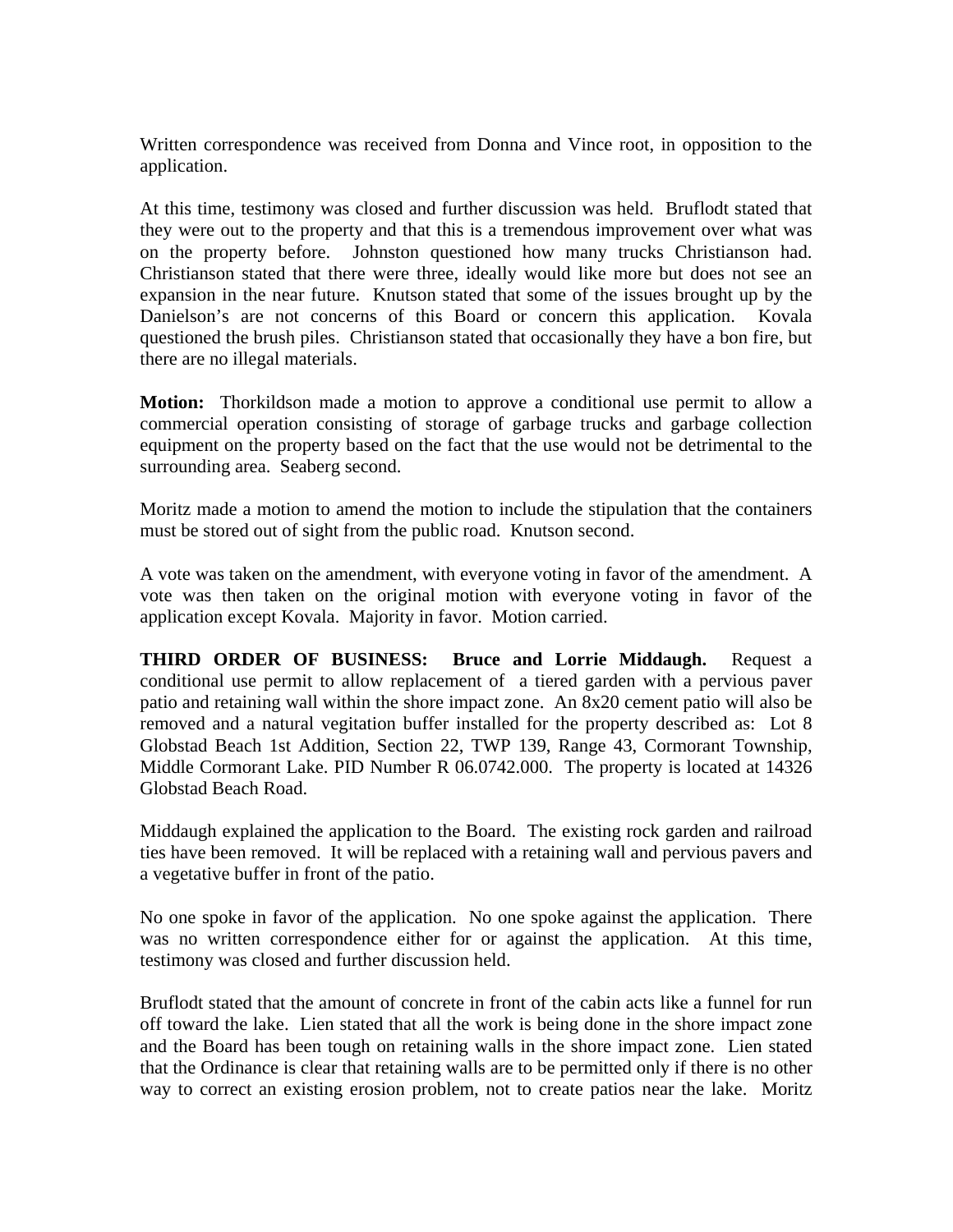stated that the Cormorant Lakes Watershed has been working with the applicant, removing railroad ties has made improvements and creating infiltration areas, there have been trade offs.

Johnston stated that there is an adequate patio under the deck and that the proposal is not consistent or compatible with the neighboring properties.

**Motion:** Lien made a motion to deny the application for the replacement of a tiered garden with a paver patio and retaining wall with the shore impact zone based on the fact that the retaining wall does not meet the criteria of Section 12 of the Becker County Zoning Ordinance. Johnston second. All in favor except Moritz and Johnson. Majority in favor. Motion carried.

**FOURTH ORDER OF BUSINESS: Jody Beaudine.** Request a conditional use permit to allow a commercial use consisting of a convenience / liquor store in an Industrial Zone on the property described as: R060248000, W 1/2 SW 1/4 Less 1/2 Ac, Section 17, TWP 138, Range 13; Cormorant Township. PID Number 06.0248.000. The property is located at 12034 Co Hwy 4.

Beaudine explained the application to the Board. The property was originally zoned as commercial in 1997. In 2005, a portion of the property was rezoned to industrial. Now, Beaudine would like to implement his original plan of the convenience store and put it into the existing structure.

Knutson questioned if the concerns of the County Highway Engineer during the last meeting have been addressed. Beaudine stated that he has worked with the Highway Department and stated that they have worked out the issues. McGovern questioned if the convenience store would include a gas station. Beaudine stated that there would not be a gas station right now.

No one spoke in favor of the application. No one spoke against the application. There was no written correspondence either for or against the application. At this time, testimony was closed and further discussion was held. Lien felt that the site was suitable and a well kept area.

**Motion:** Lien made a motion to approve a conditional use permit to allow a convenience/liquor store in an industrial zone based on the fact that the use would not be detrimental to the surrounding area. Kovala second. All in favor. Motion carried.

**FIFTH ORDER OF BUSINESS: Charles Burlingame.** Request a change of zone from agricultural to residential and approval of a Certificate of Survey to allow 2 tracts of land (1.9 acres and 2.8 acres) for the property described as: Pt of Lot 7 Beg 1647.45 N and 577.15 W of E 1/4 Cor, Section 07, TWP 140, Range 40; Homesville Township, Buffalo Lake. PID Number R 16.0034.002. The proepryt is located at 29850 Co Hwy 26.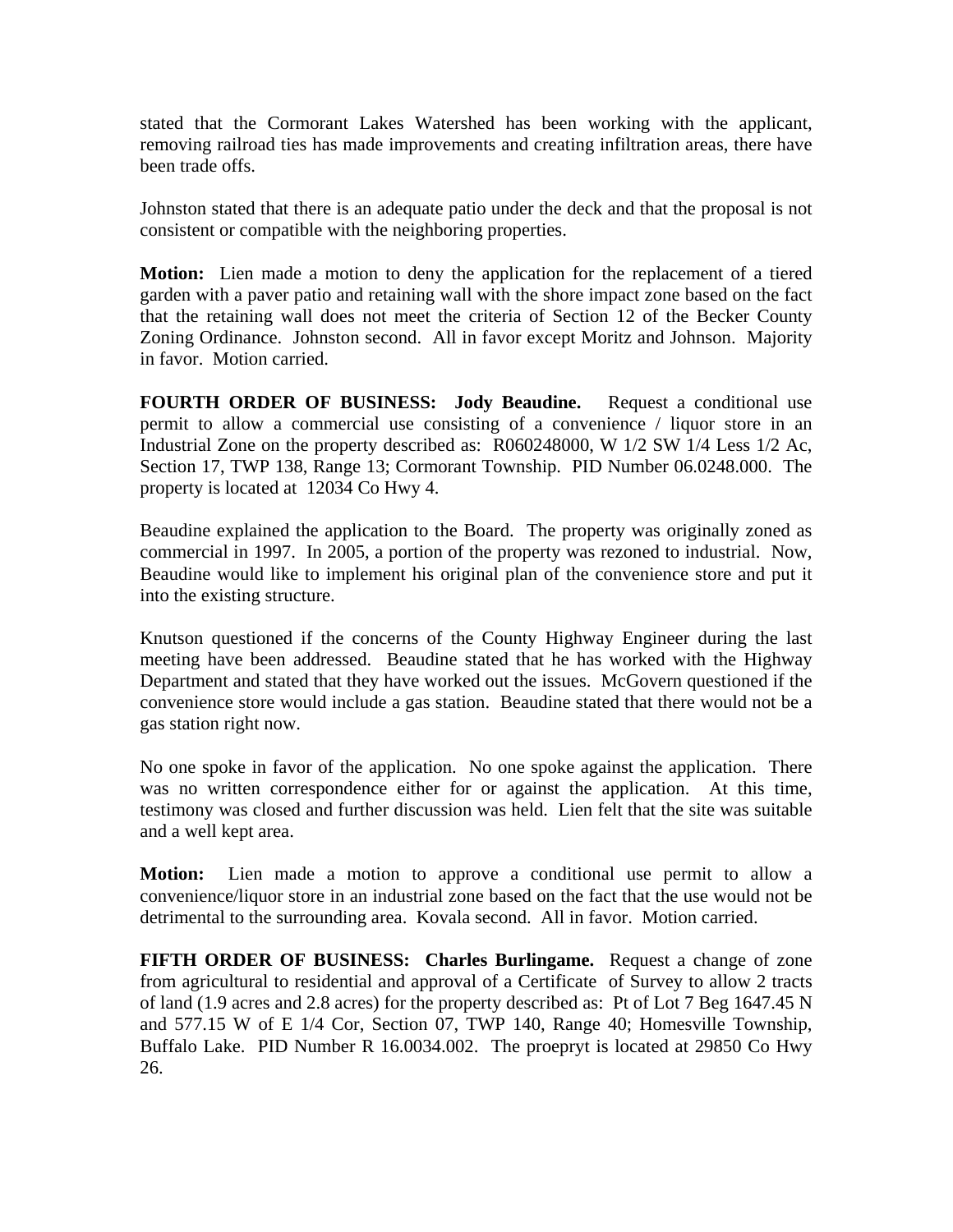Burlingame and Chris Heyer explained the application to the Board. Heyer explained that they have met with the Technical Review Panel and have addressed their concerns. Heyer stated that there is an existing approach that can be utilized and if another permit cannot be obtained to put in another approach, an easement for access to the second lot will have to be created. McGovern questioned if there were plans to protect the wetlands. Burlingame stated that he would consider an easement.

Speaking in opposition to the application was Terry Wagner. Written correspondence was received from Brad Wentz, Becker County Highway Department with concerns about the approach location. At this time testimony was closed and further discussion held.

Bruflodt stated that most of the members had walked the property and they could walk out quite a distance before the ground became soggy. Lien felt that the shoreline should have a conservation easement and that the DNR, Technical Review Panel and Planning  $\&$ Zoning should approve any future docking areas. Moritz felt there should be a conservation easement.

**Motion:** Lien made a motion to approve the change of zone from agricultural to residential and approve the certificate of survey for two tracts of land (1.9 acres and 2.8 acres) based on the fact that it would be compatible with the surrounding area with the stipulation that there be a 50 ft wide conservation easement running parallel to the shoreline and that any docking areas be approved by the DNR, Technical Review Panel and Planning & Zoning. Moritz second. All in favor. Motion carried.

**SIXTH ORDER OF BUSINESS: Naterra Land Company.** Request a change of zone from agricultural to residential and approval of a Preliminary Plat consisting of 5 lots for the proeprty described as: Part of Govt Lot 11, Section 01, TWP 140, Range 41; Richwood Township, Buffalo Lake. PID Number 24.0009.002.

Scott Seeley and Scott Walz explained the application to the Board. This would be a lot/block subdivision consisting of five single-family lots. The lots exceed what is required for a recreational development lake. To utilize the existing approaches, Lots 1 and 2 will share a driveway and Lots 3, 4  $&$  5 will share a driveway approach. There will be a conservation easement on the shoreline with a common lake access for all lots. They have met with the Township, who has also approved the application.

Knutson questioned how long the dock would suspend over the vegetation. Seeley stated that the dock would be approximately 100 feet long. Kovala questioned how deep the water was in the bay area. Walz stated that the water was 3 to 6 feet deep. Kovala stated that a dock 100 feet in length will still be in the vegetation during the summer months. Seeley stated that no one will get a boat in the bay during the summer months. Kovala stated that there should be a stipulation that there be no dock. Seeley felt that there should be some way for a person to launch a canoe. McGovern felt that the dock should be eliminated. Seeley stated that the dock could be eliminated but there should still be a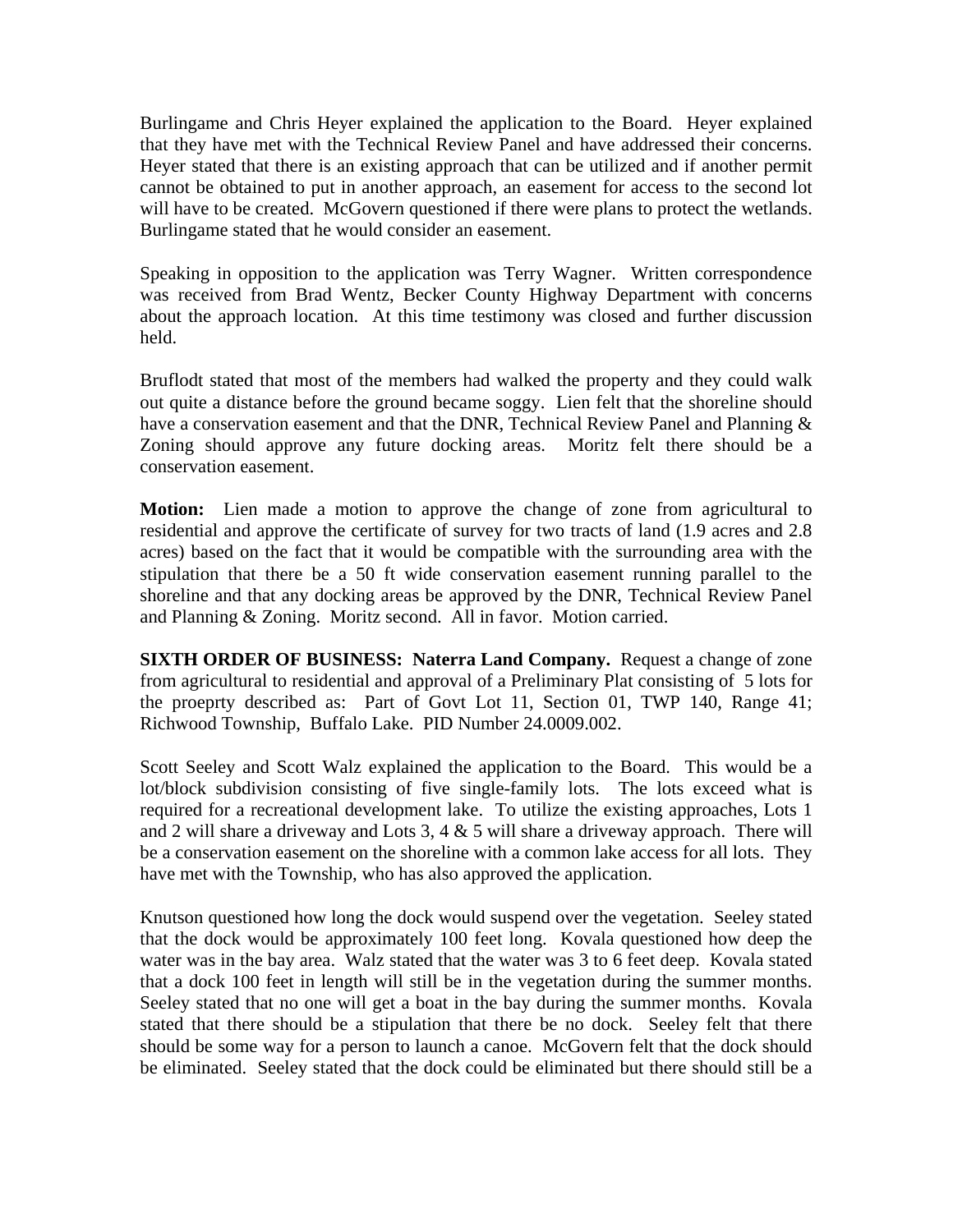way to launch a boat. Knutson felt that this area should be limited to non-motorized boats.

Speaking in opposition to the application were: Robin Turnwall – this area is unique and delicate and should remain untouched.

Susan Johnson – has a dispute as to where the lot line is, the bay is solid wild rice, and the lake bottom is muck.

Duane Gillette read a letter of opposition from Don Blanding.

Michelle Doty – concerned about the wild rice.

John Postovit, COLA – a conservation easement will protect the land but will not protect the water body.

Knutson questioned why have a conservation easement if it does not protect what it needs to protect. Postovit stated that indicating a conservation easement on the plat is not the same as the written document that spells out exactly what is protected and usually a conservation easement is for the land not the water. Postovit felt that these lots should be nonriparian and not touch the water.

Earl Johnson, DNR Wildlife Department – was the co-signer of the letter in the file. The bay may be 6 ft deep, but there is only 1- 2 feet of water above the muck; the wild rice species is given high respect and legal protection this property does not have access to the lake as a whole and it would require a dock 490 feet to access open water; need to recognize this unique area; people do things to their lake lots that are not appropriate and this area needs to be protected.

Dave Friedl, DNR Fisheries – this area is highly sensitive and a significant habitat area; the lots should not have access to the lake; this area is not suitable in its natural state for development.

Written correspondence in opposition to the application was received from: Joan and Kevin Kopperud; Brad and Laurie Fleener; Mark Hughes; Marilyn Cummings; Willis Cummings; DNR Hydrologist, DNR fisheries, DNR Wildlife; COLA; and Buffalo rice Rock Lake Association. Written correspondence in favor of the application was Richwood Township. At this time, testimony was closed and further discussion was held.

Bruflodt stated that he did not recall seeing any water in the bay at the time of the tour due to the canopy of cover and agreed that the lots should not be riparian. Skarie felt that a strip of land should be deeded to the DNR so that the lots would not have access to the lake. Moritz stated that the plat is confusing because it shows lake access but in reality the lots do not have access to the lake. Lien stated that the land is not suitable for lake lots. Seeley stated that they are willing to do a conservation easement. Knutson stated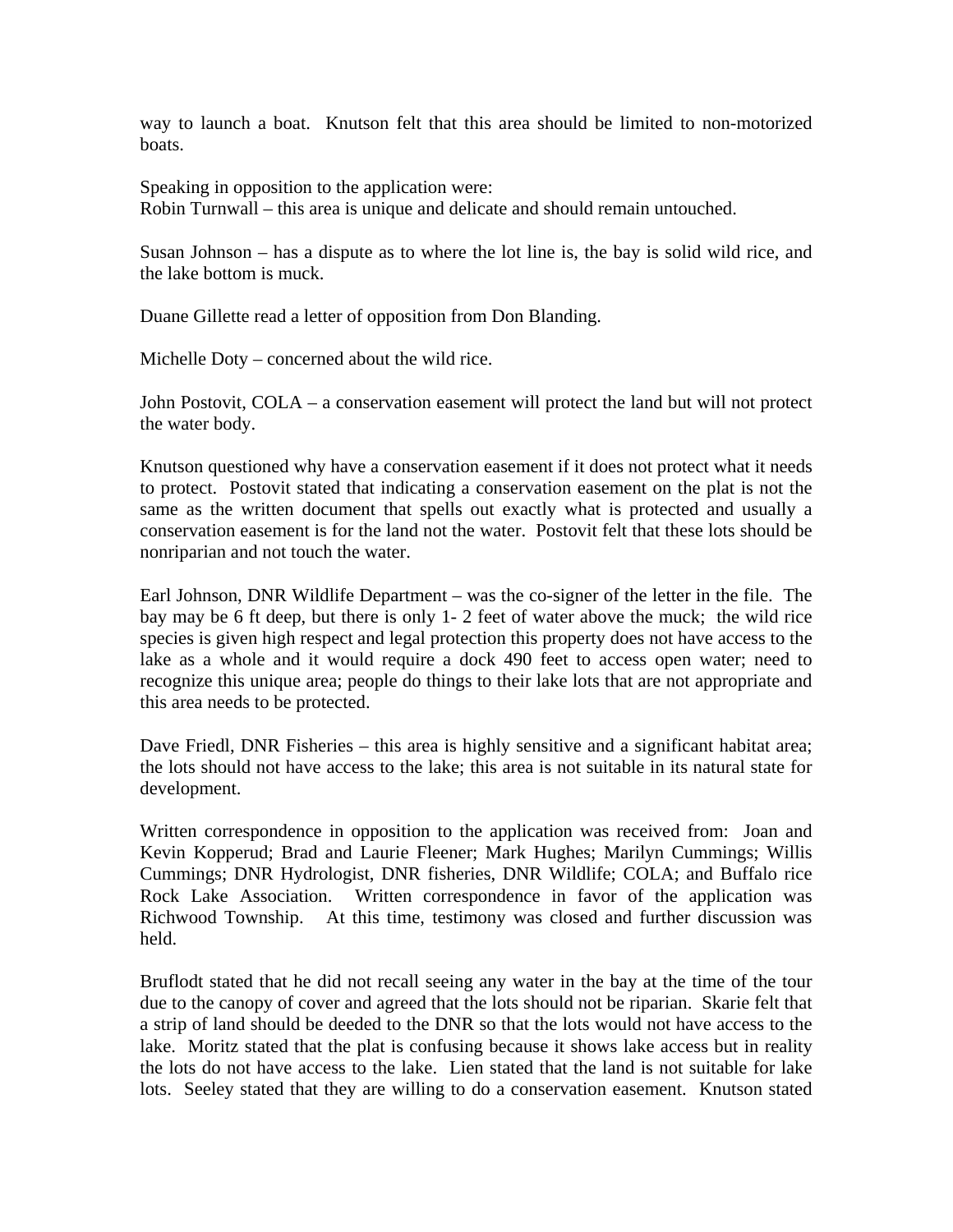that even with the conservation easement, the lots would be riparian and could damage the lake. Earl Johnson stated that they would have to check into the process of accepting land as a gift and may need access for State employees for maintenance of the property and that no decisions could be made tonight at the meeting.

Turnwall felt that even if a strip of land was deeded to the DNR, this area is so sensitive that development would cause a slow death of this area.

Lien felt that nothing could be resolved here tonight so either a motion needed to be called or the developer could table the application to work out a solution. Knutson felt that a motion could be made allowing for a strip of land to be deeded to the DNR so that the lots would not be riparian and made this a motion. Kovala questioned what the setback for building would be on the lakeside. Swenson stated that the property line toward the lake would be considered a rear lot line and would require a 40 ft setback. Knutson stated that the setback could be made 50 feet due to the sensitivity of the lake, wetlands, and slope.

Kovala felt that there were too many unanswered questions and felt that Knutson should withdraw his motion and have the applicant table the application. Knutson withdrew his motion. Bruflodt asked Seeley if he would table the application. Seeley asked that the application be table to work on the mentioned issues.

**SEVENTH ORDER OF BUSINESS: Richard Swenson.** Request a Preliminary Plat for ten lots and a Change of Zone from Agricultural to Residential for the property described as: W 1/2 of SE 1/4 and Pt of Govt Lots 1 & 2, Section 12, TWP 139, Range 36; Green Valley Township, Brush Lake. PID Number 13.0062.000.

R. Swenson, along with Anthony Swenson, Shane Kjellberg and Scott Walz explained the application to the Board. This development would be for 10 lots. An EAW was done with a negative declaration found.

Speaking in opposition to the application were Kay and Vic Rudek.

Doug Kingsly, DNR had concerns about lake access and would like to see one common access by the riparian owners instead of individual accesses to the lake and stated that a Class C road was agreed upon by the DNR.

Shane Kjellberg read the stipulations on the permit for the road construction and stated that the County Highway Engineer is the one that wanted the Class B road, not a Class C road.

John Postovit, COLA – stated that the lake is a shallow natural environment lake that needs to be protected, other subdivisions on natural environment lakes have been denied and the owners have still been able to subdivide into larger lots.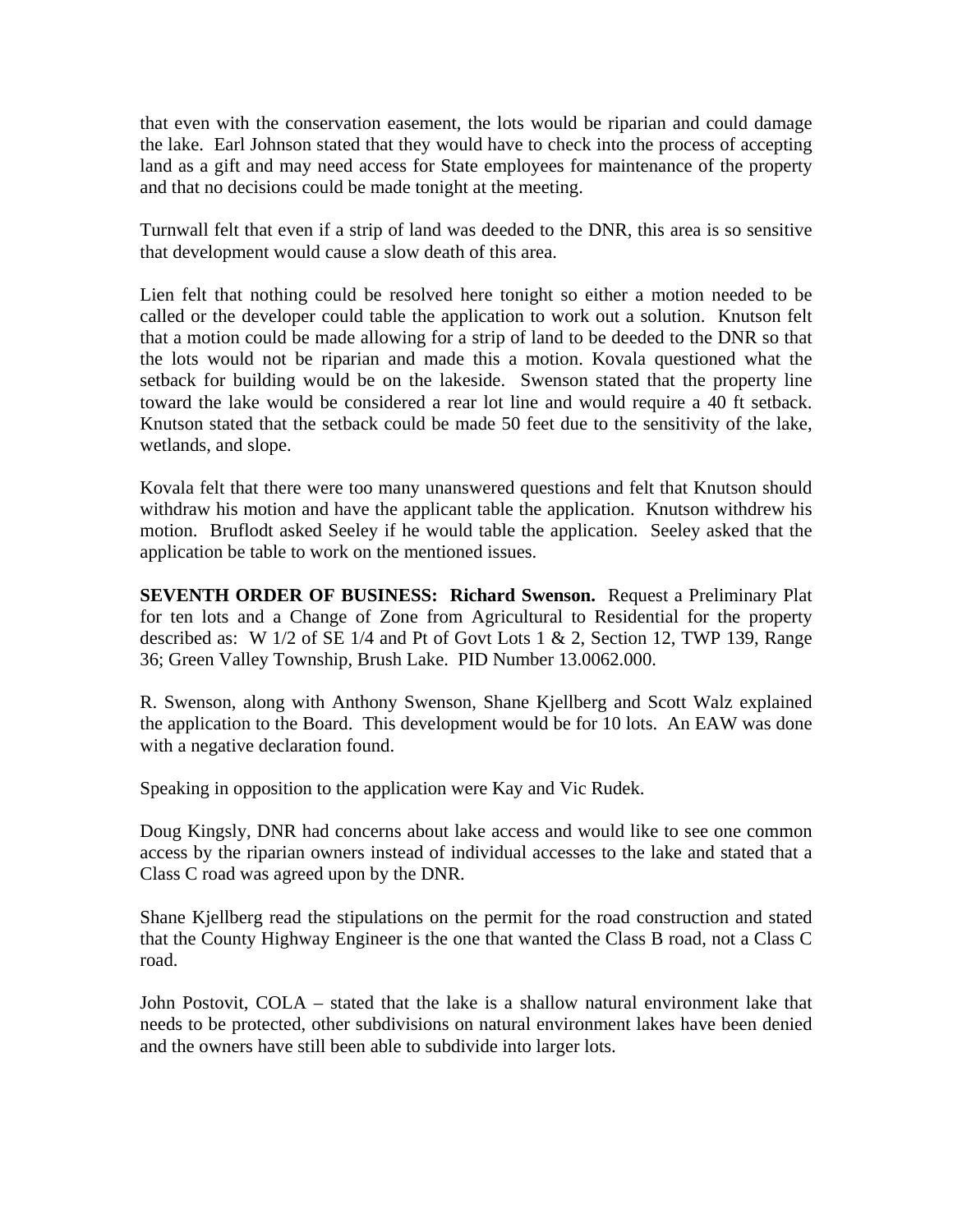Written correspondence was received from COLA and Becker County Highway Department. At this time, testimony was closed and further discussion held.

Johnston stated that there are some proposed regulation changes that have not been approved and asked Postovit how many lots could be developed if those regulations were in effect. Postovit stated that five lots with 500 feet of lakeshore would be permitted and under a MURD, 10 units would be allowed. Skarie questioned the DNR's and R. Swensons's comments about the current lake access. R. Swenson stated that the Township maintains the access. Kingsly stated that the Township maintains the access but the road to the access crosses school trust land, which the school could deny access at any time.

Moritz questioned what would be done with the balance of the land. A. Swenson stated that they would like to develop it. Lien felt that the proposed lots were all right, but had a concern about the culvert area and individual launching of boats and felt that there should be a clear answer as to whether or not there is a legal public access on the lake or if a common access should be make.

**Motion:** Seaberg made a motion to approve the change of zone from agricultural to residential and approve a preliminary plat consisting of 10 lots based on the fact that the lots are suitable for development with the stipulation that a common lake access be created on Lot 1, Block 2 near the culvert. Lien second. All in favor except Kovala and Thorkildson. Majority in favor. Motion carried.

**EIGHTH ORDER OF BUSINESS: Gene May.** Request a change of zone from agricultural to residential and approval of a preliminary plat consisting of 22 lots for the property described as: Pt of Govt Lot 7, Section 14, TWP 141, Range 36, Two Inlets Township. PID Numbers 34.0102.000 & 34.0103.000.

May and Scott Walz explained the application to the Board. Walz stated that the plat is very busy due to the amount of things that need to take place to make the plat work, which includes relocating public road easements, rearranging lot lines when adjacent lots are acquired, eliminating private easements, etc.

Kovala stated that the recommendations of the Technical Review Panel were for the lots to share lake accesses due to the amount of aquatic vegetations. Walz stated that it was a recommendation but logically, people will not share a dock, it would be better to have two docks located within a certain distance from the lot line.

Speaking in opposition to the application were: Theresa Goodrum; David Major; Mary Jane Keller and Roxanne Eischens. Doug Kingsly, DNR had concerns that the wetlands may actually be part of the lakebed and should be clarified.

Written correspondence in opposition of the application were: Tim & Renee Wilmes; Barry Bray and Jeff Kjellberg. Written correspondence, with concerns were received from David Anderson and Becker County Highway Department. Written correspondence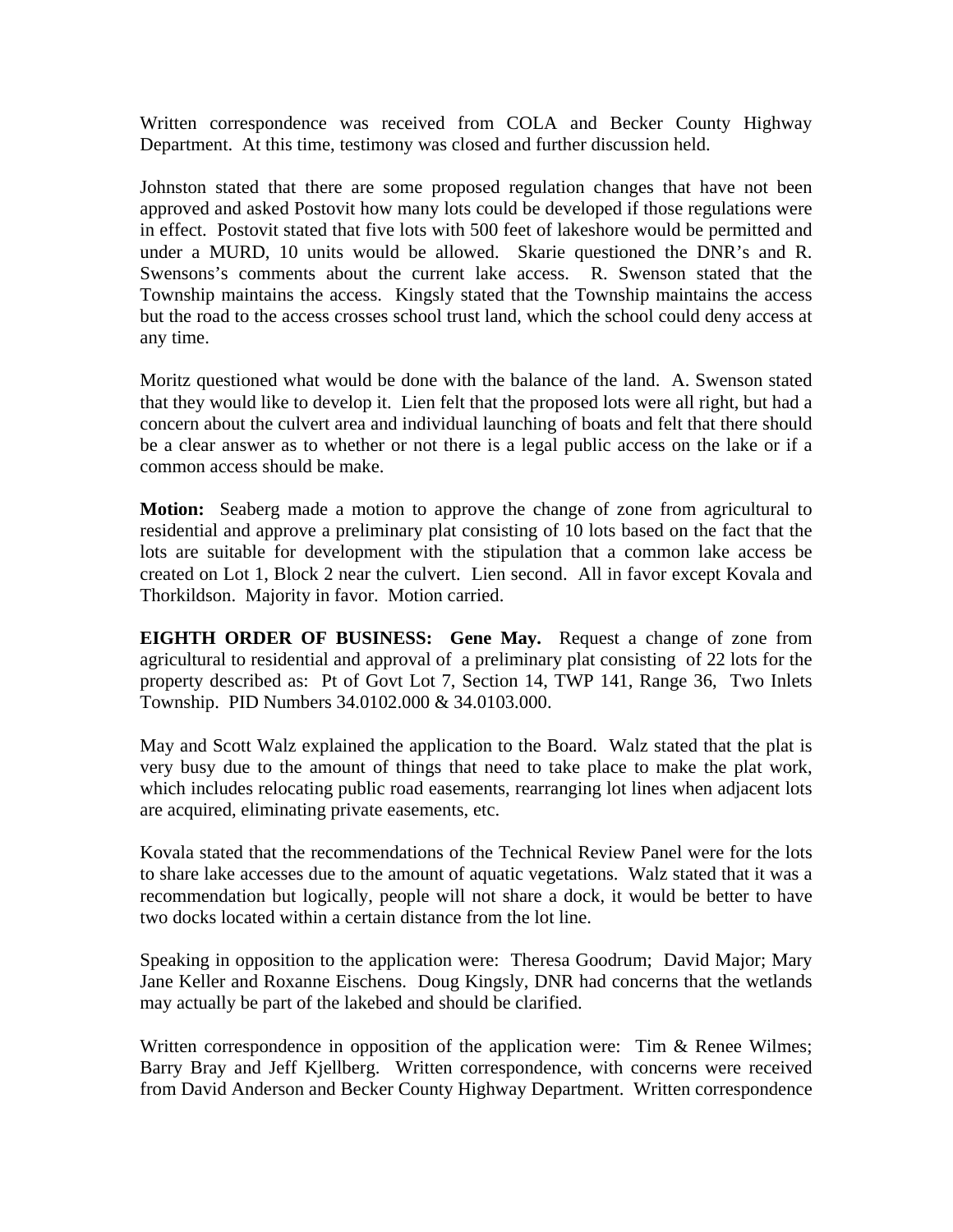in favor of the application was received from Two Inlets Township. At this time, testimony was closed and further discussion held.

Kovala stated that 22 lots are being proposed but only 11 of the lots have access to the lake, the others have no lake access. Lien concurred that the plat is very busy and felt that density was an issue. Kovala felt that Lot 2 was too small to build on. Knutson was concerned about the density and the wetlands. Walz stated that there is very little datum on Two Inlets Lake and there is no established ordinary high water level and by using the highest level on record, the wetlands are not part of the lake. Lien stated that the application does meet the criteria of the Ordinance. Knutson questioned how many of the lots do not meet agricultural standards. Walz stated that there were two or three lots that do not meet agricultural lot size. Kovala stated that the lots meet the criteria of the Ordinance but felt there should be shared docking areas.

**Motion:** Kovala made a motion to approve the change of zone from agricultural to residential and approve a preliminary plat consisting of 22 lots with 11 of the lots having lake access and 11 lots having no access to the lake with the stipulation that Lots  $4 \& 5$ ; Lots  $6 \& 7$ ; Lots  $8 \& 9$  having shared docking areas as close to the common lot line as possible, separate docks will be allowed on Lots 10 & 11 and no riparian lot can be reserved for lake access for the nonriparian lots. Skarie second. All in favor. Motion carried.

**NINTH ORDER OF BUSINESS: Richard Sherbrooke.** Request a Change of Zone from agricultural to residential and approval of a Certificate of Survey for 3 tracts of land (1.97 ac, 1.99 ac, 3.21 ac). This will include a conservation easement for land abutting Spring Creek for the property described as: Pt of the SW 1/4 SW 1/4 SE 1/4 SW 1/4, Section 25, TWP 138, Range 43. Spring Creek; Cormorant Township. PID Number 06.0367.000.

Sherbrooke and Scott Walz explained the application to the Board. Three lots would be created by certificate of survey, meeting the criteria of the Ordinance and allowing for a conservation easement along Spring Creek. Two lots would have a shared access from an existing approach and one new approach would be created.

Speaking in favor of the application was Jeff Moritz on behalf of the Cormorant Lakes Watershed District. There was no written correspondence either for or against the application. At this time, testimony was closed and further discussion was held.

Moritz stated that the conservation easement was a plus. Walz stated that a similar conservation easement was done on the Heimark property also located on Spring Creek.

**Motion:** Moritz made a motion to approve the change of zone from agricultural to residential and approve the certificate of survey for three tracts of land (1.97 acres, 1.99 acres and 3.21 acres) based on the fact that the application meets the criteria of the Zoning Ordinance and Subdivision Ordinance with the stipulation that there is a